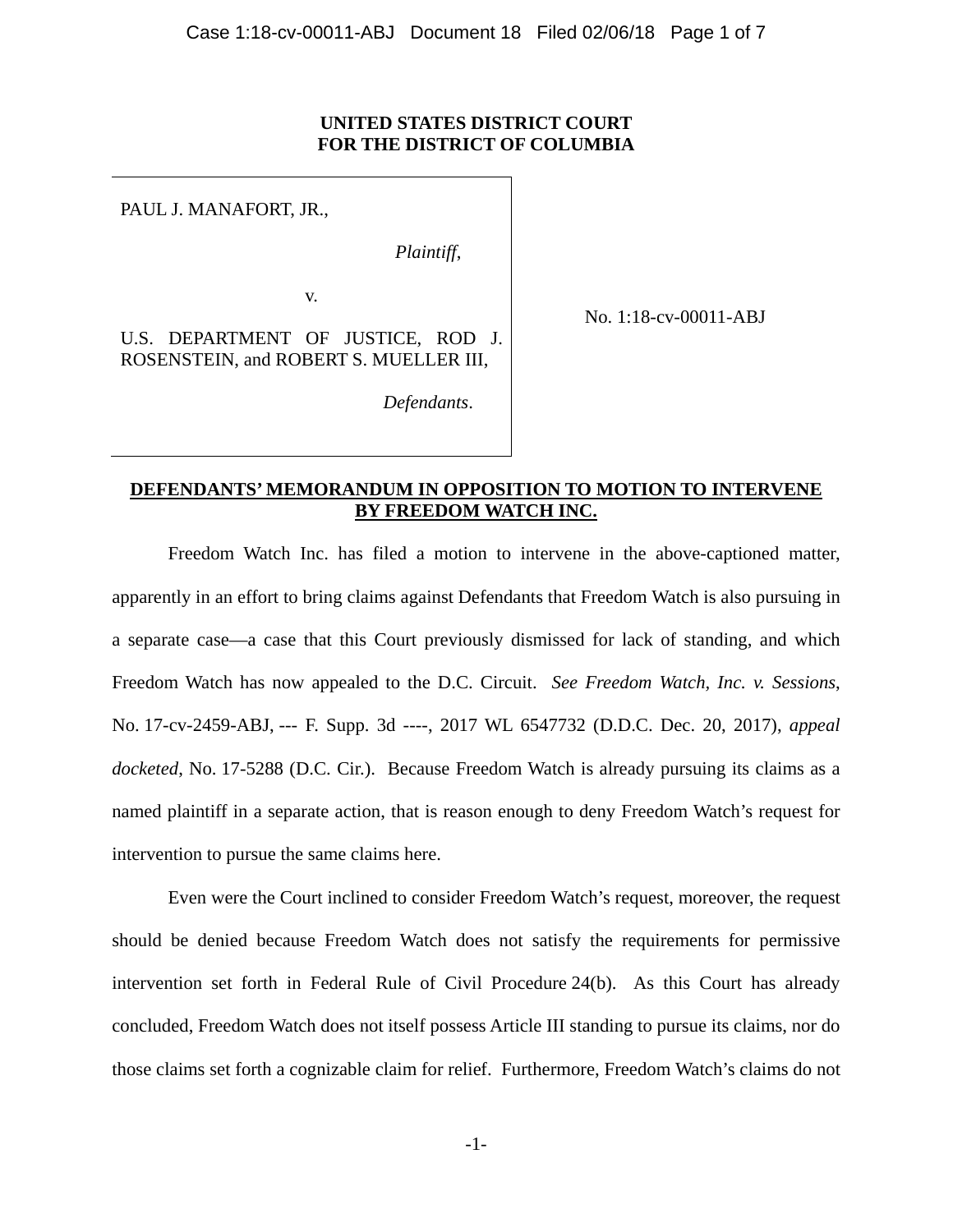share "a common question of law or fact," Fed. R. Civ. P. 24(b)(1)(B), with the claims alleged in Plaintiff's Complaint here. Finally, even if Rule 24(b)'s requirements were otherwise satisfied, this Court should nonetheless exercise its discretion to deny intervention because allowing an additional party to join this action would threaten to unnecessarily complicate the proceedings. Accordingly, Freedom Watch's motion to intervene should be denied.

#### **BACKGROUND**

On November 15, 2017, Freedom Watch Inc., represented by Larry Klayman, filed a lawsuit seeking a writ of mandamus against various defendants at the Department of Justice. *See Freedom Watch, Inc. v. Sessions*, No. 17-cv-2459-ABJ (D.D.C.). The Complaint sought to compel an investigation into leaks allegedly emanating from the office of Special Counsel Robert S. Mueller III. Specifically, the complaint's Prayer for Relief sought:

A writ of mandamus compelling Defendants to conduct an immediate, thorough investigation into [the] torrent of leaks coming from Mr. Mueller and his staff, as well as unethical conflicts of interest, pertaining to the Mueller Investigation and an order compelling Mr. Sessions and the USDOJ to order the removal of Mr. Mueller and his staff from the investigation when the investigation reveals that the leaks did originate from Mr. Mueller and his staff.

*See id.*, Compl. (ECF No. 1) at 13.

On December 20, 2017, the Court dismissed Freedom Watch's lawsuit for lack of standing. *See Freedom Watch, Inc.*, 2017 WL 6547732, at \*2 ("[P]laintiff has not . . . set forth any facts that would establish that it or any of its members . . . has suffered an invasion of a legally protected interest that is concrete and particularized, and actual or imminent."). Freedom Watch noticed an appeal of that decision, and the case is now pending before the United States Court of Appeals for the District of Columbia Circuit. *See Freedom Watch, Inc. v. Sessions*, No. 17-5288 (D.C. Cir.).

In this civil action, Plaintiff Paul J. Manafort Jr.'s Complaint alleges two claims: (1) that the Special Counsel's appointment was invalid; and (2) that Manafort's prosecution by the Special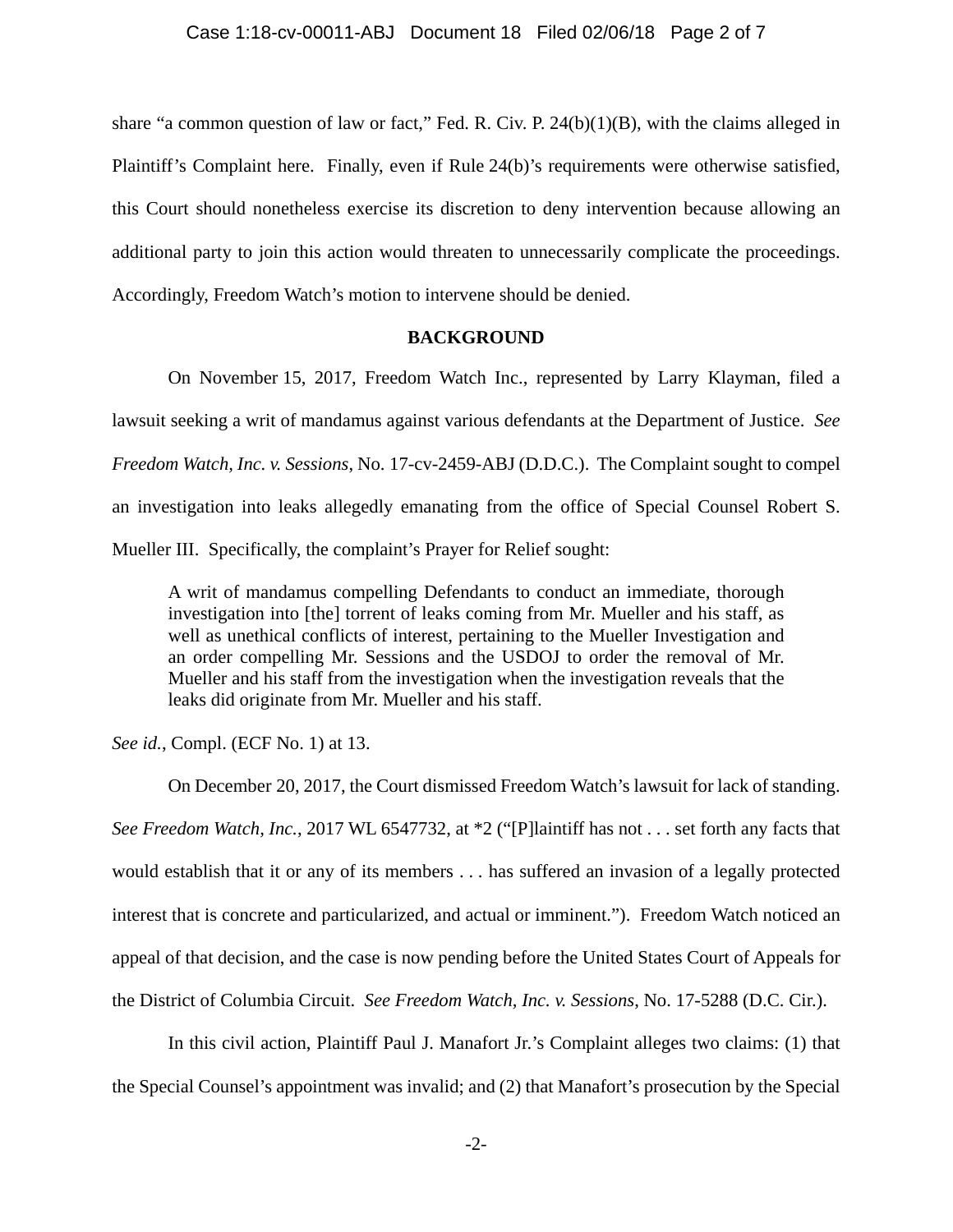#### Case 1:18-cv-00011-ABJ Document 18 Filed 02/06/18 Page 3 of 7

Counsel is outside the scope of the Special Counsel's jurisdiction. *See generally* Compl. (ECF No. 1) ¶ 11. On January 23, 2018, Freedom Watch Inc., again represented by Mr. Klayman, filed a motion seeking to intervene in this case. *See* ECF No. 9. Specifically, Freedom Watch seeks to intervene pursuant to Rule  $24(b)(1)(B)$ , which allows for "permissive intervention" when the putative intervenor "has a claim or defense that shares with the main action a common question of law or fact." *See* Fed. R. Civ. P. 24(b)(1)(B). Freedom Watch's motion appears to seek intervention in order to pursue the same claims in this action that it is simultaneously pursuing in the separately filed action, now pending before the D.C. Circuit. *See* Mot. to Intervene (ECF No. 9) at 4 (requesting permission "to intervene in Mr. Manafort's action, on the grounds that both actions share clear commonality of fact and law.").

On February 2, 2018, the Government moved to dismiss Manafort's Complaint for failure to state a claim upon which relief can be granted. *See* ECF No. 16. The Government now files this opposition to Freedom Watch's motion to intervene.

#### **STANDARD OF REVIEW**

Federal Rule of Civil Procedure 24(b) governs permissive intervention, and provides that the Court "may permit" a person to intervene who "has a claim or defense that shares with the main action a common question of law or fact." Fed. R. Civ. P. 24(b)(1)(B). In deciding whether to permit intervention, "the court must consider whether the intervention will unduly delay or prejudice the adjudication of the original parties' rights." Fed. R. Civ. P. 24(b)(3). Additionally, the party seeking intervention must file a motion "accompanied by a pleading that sets out the claim or defense for which intervention is sought." Fed. R. Civ. P. 24(c).

"Permissive intervention is inherently discretionary, and a court may deny a motion for permissive intervention even if the movant has met all of the requirements of Rule 24(b)." *Love v. Vilsack*, 304 F.R.D. 85, 89 (D.D.C. 2014) (citation omitted), *aff'd*, No. 14-5185, 2014 WL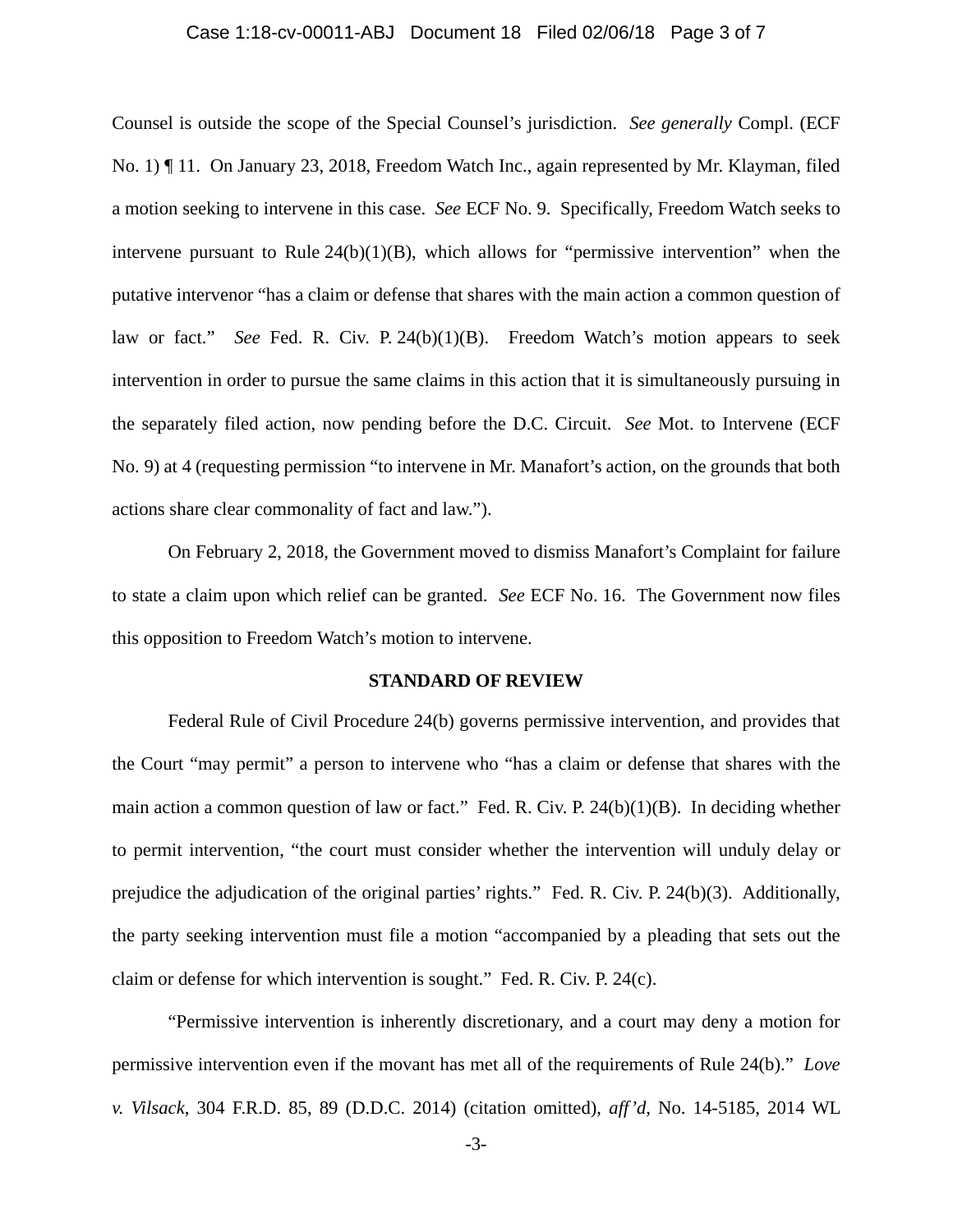6725758 (D.C. Cir. Nov. 18, 2014). When seeking intervention under Rule  $24(b)(1)(B)$ , "the putative intervenor must ordinarily present: (1) an independent ground for subject matter jurisdiction; (2) a timely motion; and (3) a claim or defense that has a question of law or fact in common with the main action." *EEOC v. Nat'l Children's Ctr., Inc.*, 146 F.3d 1042, 1046 (D.C. Cir. 1998).

#### **ARGUMENT**

Freedom Watch's request for permissive intervention suffers from numerous defects, any one of which is an independent and sufficient basis for this Court to deny the motion.

**1.** Freedom Watch argues that it should be permitted to intervene because it has filed a separate civil action that purportedly shares a common question of law or fact with Manafort's Complaint. *See* Mot. to Intervene at 2-3. As an initial matter, Freedom Watch has failed to comply with Rule  $24(c)$ —requiring that a motion for intervention "be accompanied by a pleading that sets out the claim or defense for which intervention is sought"—which therefore makes it difficult to discern the precise claim(s) that Freedom Watch seeks to advance here. *Cf. Brown v. Colegio de Abogados de Puerto Rico*, 277 F.R.D. 73, 76 (D.P.R. 2011) (denying intervention for failure to attach a pleading because "[t]he requirements under Rule 24(c) are mandatory").

Assuming that Freedom Watch seeks to pursue the claims alleged in the Complaint filed in its separate civil action, however, there is no basis for permitting intervention here. Freedom Watch cannot simultaneously pursue identical claims in two separate actions—*i.e.*, in both an independent action that has already been dismissed and is now pending before the D.C. Circuit, and also as a third-party intervenor in the present action. *See Zerilli v. Evening News Ass'n*, 628 F.2d 217, 222 (D.C. Cir. 1980) ("[A] plaintiff has no right to maintain two separate actions involving the same subject matter at the same time in the same court and against the same defendant."); *see also, e.g.*, *State of Ill. v. Bristol-Myers Co.*, 470 F.2d 1276, 1279 (D.C. Cir. 1972)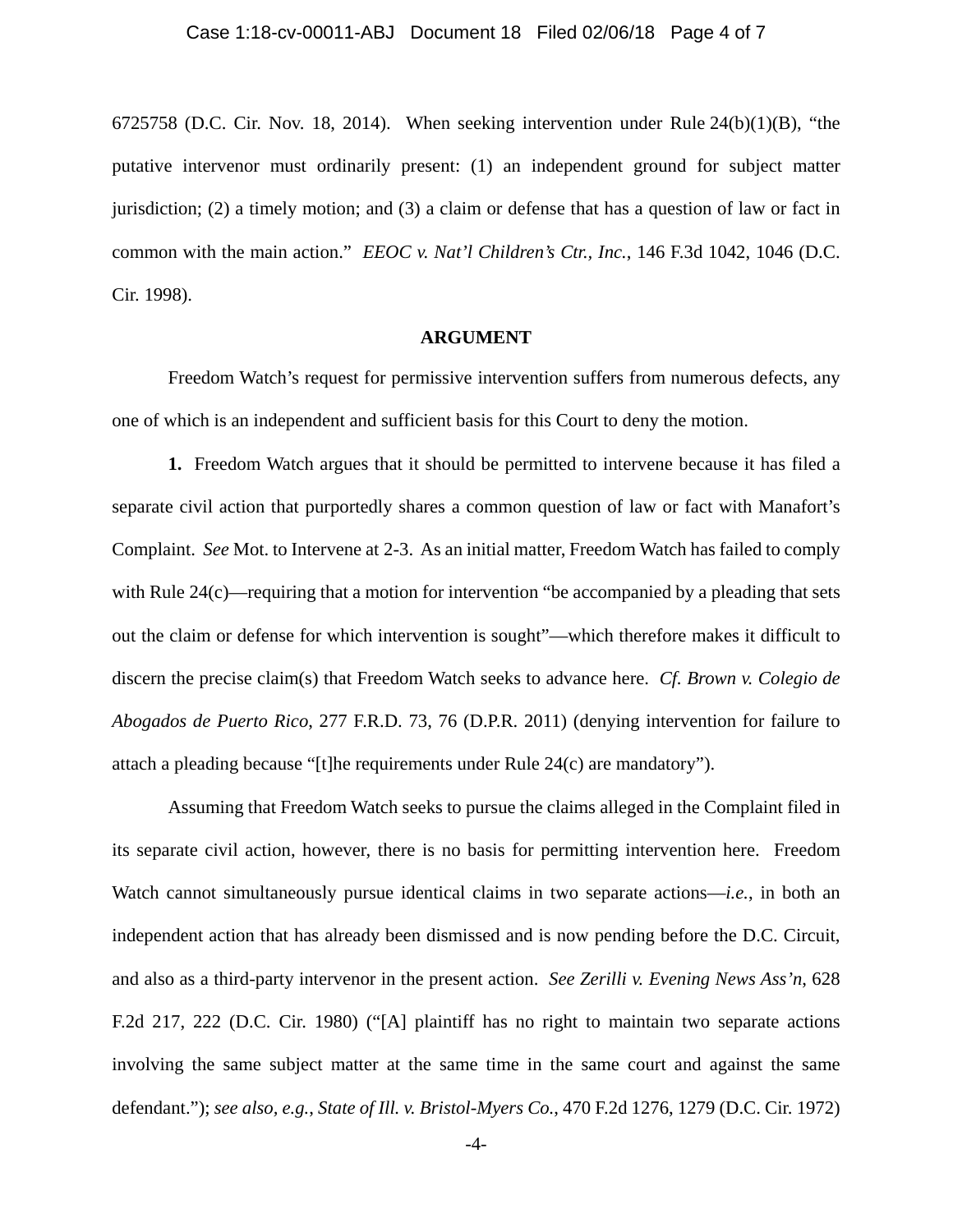#### Case 1:18-cv-00011-ABJ Document 18 Filed 02/06/18 Page 5 of 7

(affirming denial of permissive intervention because the putative intervenor "has adequate remedy" in the form of a separate pending lawsuit); *Head v. Jellico Hous. Auth.*, 870 F.2d 1117, 1124-25 (6th Cir. 1989) ("a charge of abuse of discretion in the denial of a motion for permissive intervention appears to be almost untenable on its face when an appellant has other adequate means of asserting her rights," such as having "filed a separate complaint" that "is substantially similar to her proposed intervenor complaint"). Thus, Freedom Watch's motion should be denied because Freedom Watch is already actively pursuing its claims in a separate case now pending before the D.C. Circuit.

**2.** Even if the Court considered Freedom Watch's motion, it should be denied because it fails to meet the requirements of Rule 24(b). For one thing, a putative intervenor must itself possess Article III standing to pursue its claims. *See Nat'l Children's Ctr., Inc.*, 146 F.3d at 1046- 47; *see also Keepseagle v. Vilsack*, 307 F.R.D. 233, 245 (D.D.C. 2014) (holding that a putative intervenor's "lack of standing also dooms their request for permissive intervention" (citing *Deutsche Bank National Trust Co. v. FDIC*, 717 F.3d 189, 193 (D.C. Cir. 2013)).

This Court has already properly concluded that Freedom Watch lacks Article III standing to pursue the claims alleged in its separate action. *See Freedom Watch, Inc.*, 2017 WL 6547732, at \*1 (concluding that "plaintiff lacks standing to bring this action" and therefore "dismiss[ing] the complaint for lack of subject-matter jurisdiction"). This Court has also properly concluded that Freedom Watch has no entitlement to mandamus relief for those claims. *See id.* at \*3. Thus, Freedom Watch does not meet the requirements for permissive intervention to further pursue those claims. *Cf. Williams & Humbert Ltd. v. W. & H. Trade Marks (Jersey) Ltd.*, 840 F.2d 72, 75 (D.C. Cir. 1988) ("An application to intervene should be viewed on the tendered pleadings—that is, whether those pleadings allege a legally sufficient claim or defense.[1].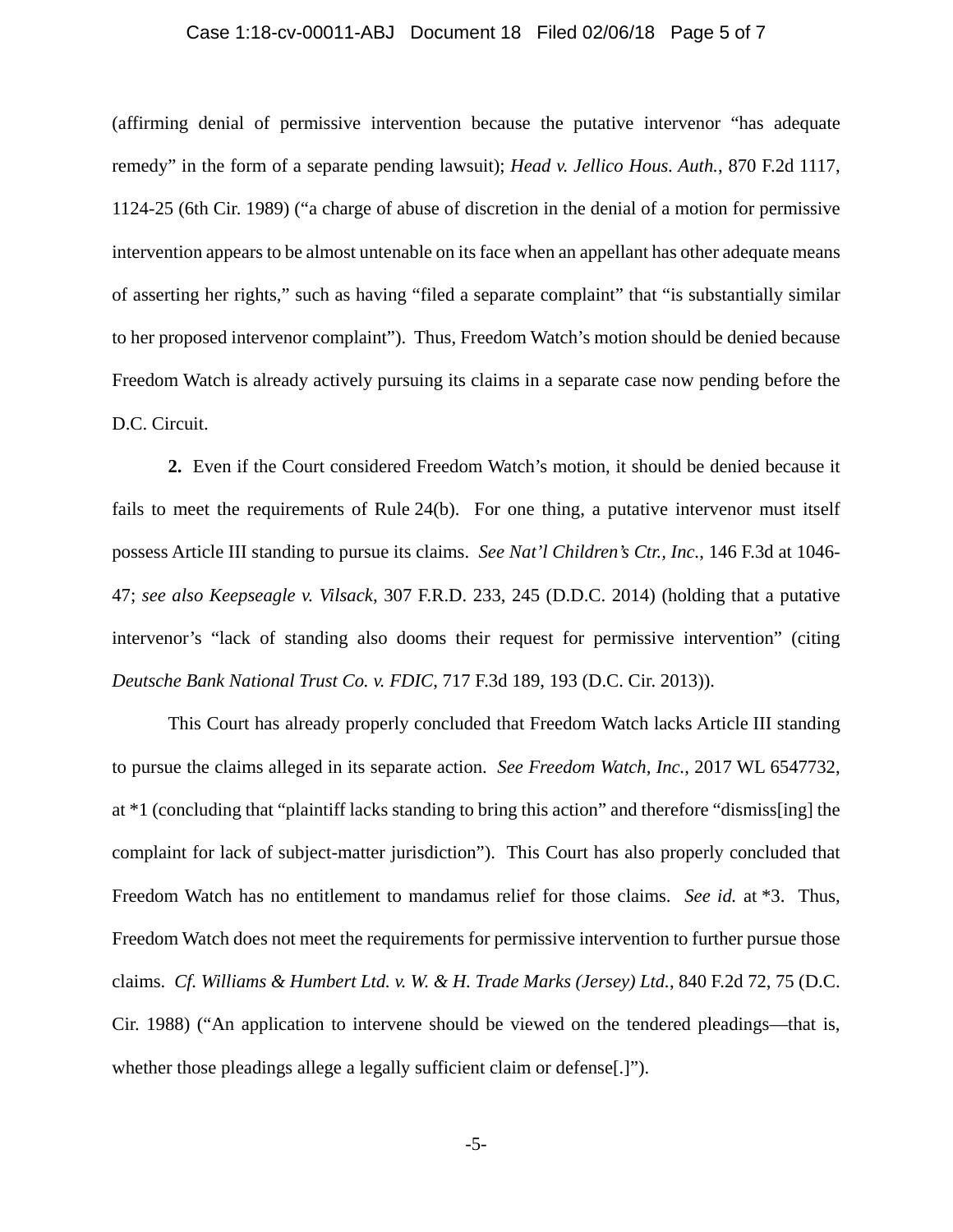#### Case 1:18-cv-00011-ABJ Document 18 Filed 02/06/18 Page 6 of 7

Moreover, Freedom Watch also has not demonstrated that its claims actually share "a common question of law or fact." Fed. R. Civ. P.  $24(b)(1)(B)$ . As Freedom Watch describes its claims, they seek to compel an investigation regarding "the torrent of alleged illegal leaks involving the grand jury proceedings for Mr. Mueller's investigation into Russian collusion in the 2016 Presidential election as well as the conflicts of interest of Mr. Mueller and his staff[.]" Mot. to Intervene at 2. Manafort's Complaint, however, has nothing to do with alleged "leaks" or alleged conflicts of interest involving the Special Counsel or his staff. *See generally* Compl. ¶¶ 51- 67. Indeed, Freedom Watch's own motion highlights the differences between the claims. *See* Mot. to Intervene at 4 (describing Manafort's claims as arguing "that Mr. Mueller's investigation and prosecution has far exceeded the scope of his appointment," whereas Freedom Watch's claims argue that "Mr. Mueller and his staff have intentionally leaked confidential information regarding his grand jury proceedings and have inherent and irreparable conflicts of interest"). While Freedom Watch and Manafort may both be suing some of the same defendants, and potentially even seeking some of the same relief, the underlying claims do not share common questions of law or fact, and therefore intervention would be inappropriate.

**3.** Finally, in deciding a motion for permissive intervention, the Court "must consider whether the intervention will unduly delay or prejudice the adjudication of the original parties' rights." Fed. R. Civ. P. 24(b)(3). Here, although this case is at a relatively early stage of the proceedings, there is good reason to suspect that allowing an additional party to participate would delay, or at least complicate, resolution of the matter. Other courts have noted that counsel for Freedom Watch has complicated proceedings in the past. *See generally In re Bundy*, 840 F.3d 1034, 1049 (9th Cir. 2016). And Defendants here have moved expeditiously, filing a motion to dismiss less than a month after the Complaint was initially filed. *See* ECF No. 16. Allowing an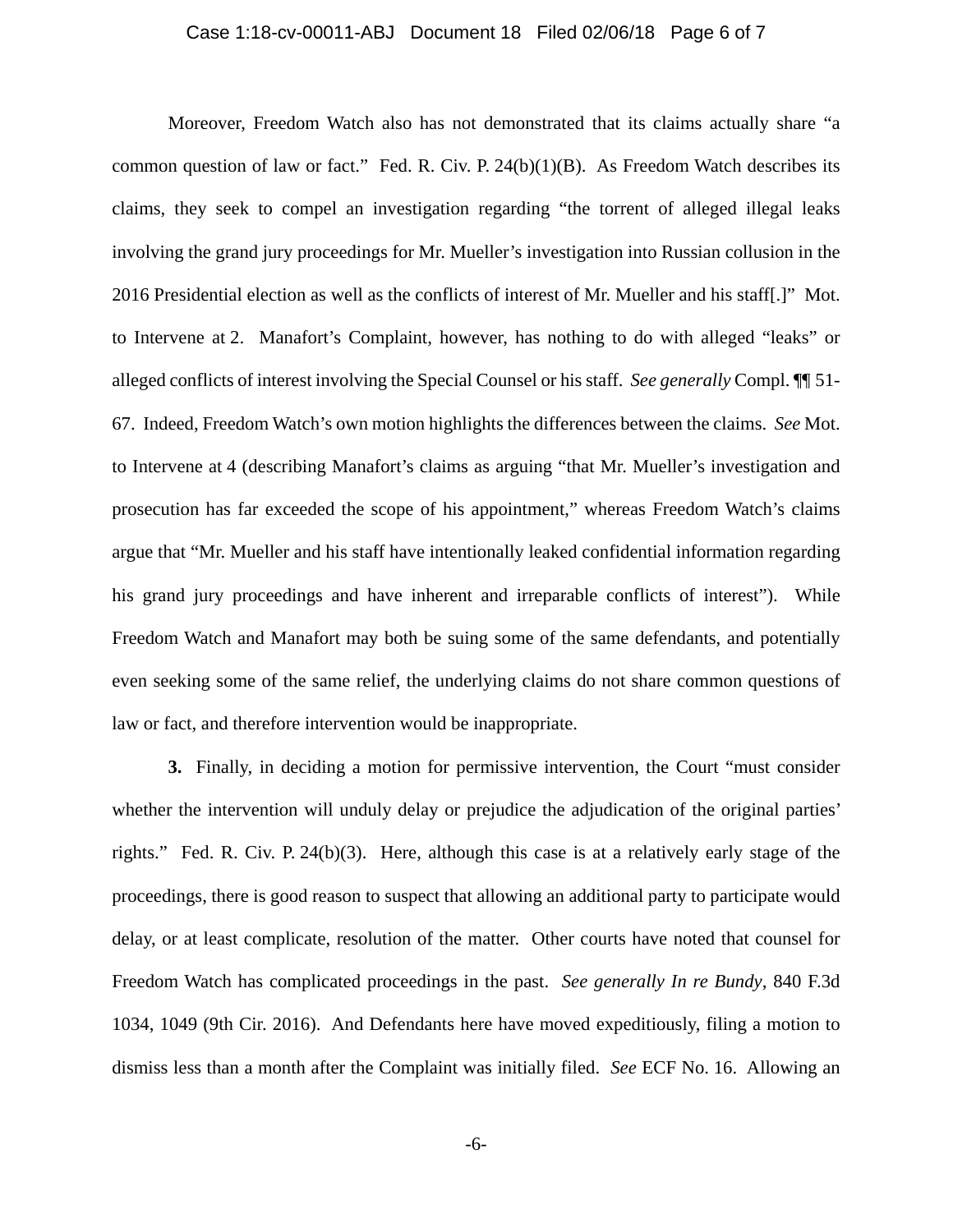additional party to intervene could cause unnecessary delays or complications in these proceedings, and Defendants therefore respectfully request that Freedom Watch's motion to intervene be denied.

## **CONCLUSION**

For the foregoing reasons, the Court should deny Freedom Watch's motion to intervene.

Dated: February 6, 2018 Respectfully submitted,

 JOHN R. TYLER Assistant Director

*/s/ Daniel Schwei*  DANIEL SCHWEI (N.Y. Bar) Senior Trial Counsel ANJALI MOTGI (TX Bar No. 24092864) Trial Attorney United States Department of Justice 20 Massachusetts Avenue, NW Washington, DC 20530 Tel: (202) 305-8693 Fax: (202) 616-8470 Daniel.S.Schwei@usdoj.gov